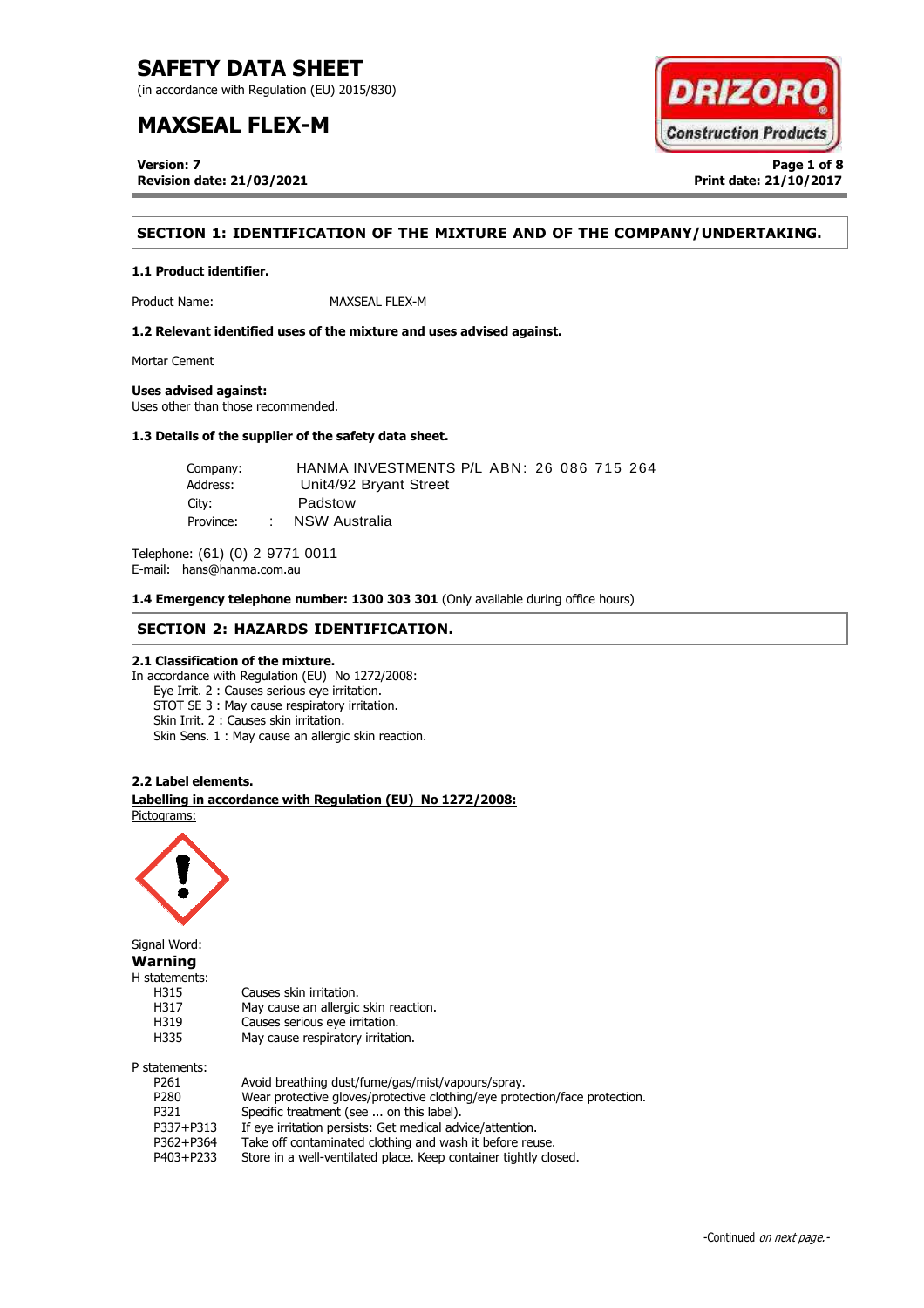(in accordance with Regulation (EU) 2015/830)

# **MAXSEAL FLEX-M**

**DRIZOR Construction Products** 

**Version: 6 Page 2 of 8 Revision date: 21/10/2017 Print date: 21/10/2017**

P501 Dispose of contents/container to ...

### Contains:

Cement, portland, chemicals

### **2.3 Other hazards.**

In normal use conditions and in its original form, the product itself does not involve any other risk for health and the environment.

# **SECTION 3: COMPOSITION/INFORMATION ON INGREDIENTS.**

### **3.1 Substances.**

Not Applicable.

### **3.2 Mixtures.**

Substances posing a danger to health or the environment in accordance with the Regulation (EC) No. 1272/2008, assigned a Community exposure limit in the workplace, and classified as PBT/vPvB or included in the Candidate List:

|                                        |                             |             | (*)Classification - Regulation (EC)<br>No 1272/2008                                                          |                                    |
|----------------------------------------|-----------------------------|-------------|--------------------------------------------------------------------------------------------------------------|------------------------------------|
| <b>Identifiers</b>                     | <b>Name</b>                 | Concentrate | <b>Classification</b>                                                                                        | specific<br>concentration<br>limit |
| CAS No: 65997-15-1<br>EC No: 266-043-4 | Cement, portland, chemicals | $20 - 50 %$ | Eye Irrit. 2,<br><b>H319 - STOT</b><br>SE 3, H335 -<br>Skin Irrit. 2,<br><b>H315 - Skin</b><br>Sens. 1, H317 |                                    |

(\*)The complete text of the H phrases is given in section 16 of this Safety Data Sheet.

# **SECTION 4: FIRST AID MEASURES.**

IRRITANT PREPARATION. Its repeated or prolonged contact with the skin or mucous membranes can cause irritant symptoms such as reddening of the skin, blisters, or dermatitis. Some of the symptoms may not be immediate. They can cause allergic reactions on the skin.

### **4.1 Description of first aid measures.**

In case of doubt or when symptoms of feeling unwell persist, get medical attention. Never administer anything orally to persons who are unconscious.

### **Inhalation.**

Take the victim into open air; keep them warm and calm. If breathing is irregular or stops, perform artificial respiration. Do not administer anything orally. If unconscious, place them in a suitable position and seek medical assistance.

### **Eye contact**.

If wearing contact lenses, remove them. Wash eyes with plenty of clean and cool water for at least 10 minutes while pulling eyelids up, and seek medical assistance.

### **Skin contact.**

Remove contaminated clothing. Wash skin vigorously with water and soap or a suitable skin cleaner. **NEVER** use solvents or thinners.

### **Ingestion.**

If accidentally ingested, seek immediate medical attention. Keep calm. **NEVER** induce vomiting.

### **4.2 Most important symptoms and effects, both acute and delayed.**

Irritant Product, repeated or prolonged contact with skin or mucous membranes can cause redness, blisters or dermatitis, inhalation of spray mist or particles in suspension may cause irritation of the respiratory tract, some symptoms may not be immediate. Can cause allergic reactions.

### **4.3 Indication of any immediate medical attention and special treatment needed.**

In case of doubt or when symptoms of feeling unwell persist, get medical attention. Never administer anything orally to persons who are unconscious.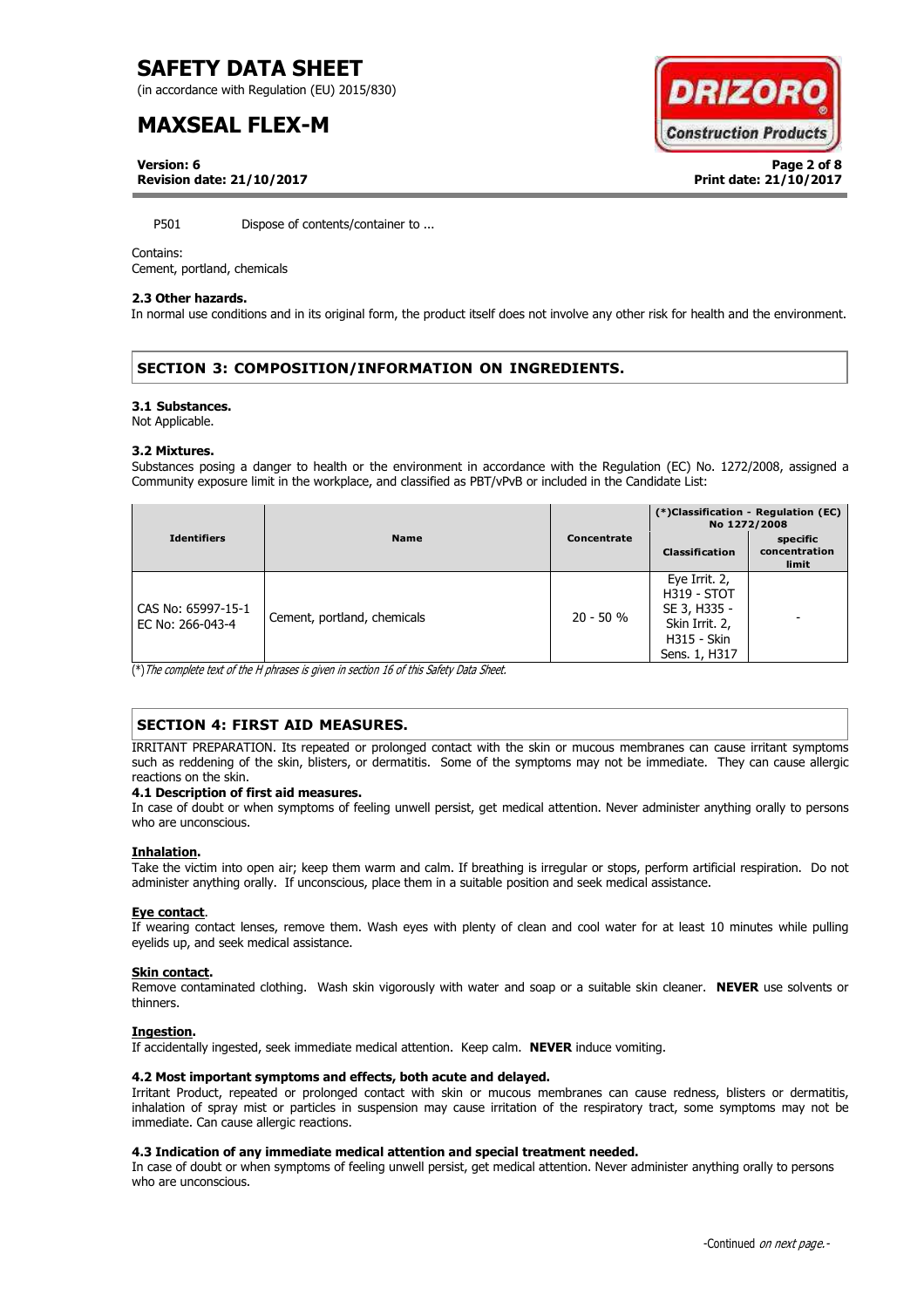(in accordance with Regulation (EU) 2015/830)

# **MAXSEAL FLEX-M**

**Version: 6 Page 3 of 8 Revision date: 21/10/2017 Print date: 21/10/2017**



# **SECTION 5: FIREFIGHTING MEASURES.**

The product does not present any particular risk in case of fire.

### **5.1 Extinguishing media.**

### **Recommended extinguishing methods.**

Extinguisher powder or CO<sub>2</sub>. In case of more serious fires, also alcohol-resistant foam and water spray. Do not use a direct stream of water to extinguish.

### **5.2 Special hazards arising from the mixture. Special risks.**

Fire can cause thick, black smoke. As a result of thermal decomposition, dangerous products can form: carbon monoxide, carbon dioxide. Exposure to combustion or decomposition products can be harmful to your health.

### **5.3 Advice for firefighters.**

Use water to cool tanks, cisterns, or containers close to the heat source or fire. Take wind direction into account. Prevent the products used to fight the fire from going into drains, sewers, or waterways.

### **Fire protection equipment.**

According to the size of the fire, it may be necessary to use protective suits against the heat, individual breathing equipment, gloves, protective goggles or facemasks, and gloves.

# **SECTION 6: ACCIDENTAL RELEASE MEASURES.**

### **6.1 Personal precautions, protective equipment and emergency procedures.**

For exposure control and individual protection measures, see section 8.

### **6.2 Environmental precautions.**

Prevent the contamination of drains, surface or subterranean waters, and the ground.

### **6.3 Methods and material for containment and cleaning up.**

The contaminated area should be immediately cleaned with an appropriate de-contaminator. Pour the decontaminator on the remains in an opened container and let it act various days until no further reaction is produced.

### **6.4 Reference to other sections.**

For exposure control and individual protection measures, see section 8. For later elimination of waste, follow the recommendations under section 13.

# **SECTION 7: HANDLING AND STORAGE.**

### **7.1 Precautions for safe handling.**

For personal protection, see section 8. Never use pressure to empty the containers. They are not pressure-resistant containers. In the application area, smoking, eating, and drinking must be prohibited.

Follow legislation on occupational health and safety.

Keep the product in containers made of a material identical to the original.

### **7.2 Conditions for safe storage, including any incompatibilities.**

Store according to local legislation. Observe indications on the label. Store the containers between 5 and 35° C, in a dry and well-ventilated place, far from sources of heat and direct solar light. Keep far away from ignition points. Keep away from oxidising agents and from highly acidic or alkaline materials. Do not smoke. Prevent the entry of non-authorised persons. Once the containers are open, they must be carefully closed and placed vertically to prevent spills.

The product is not affected by Directive 2012/18/EU (SEVESO III).

**7.3 Specific end use(s).**

Not available.

# **SECTION 8: EXPOSURE CONTROLS/PERSONAL PROTECTION.**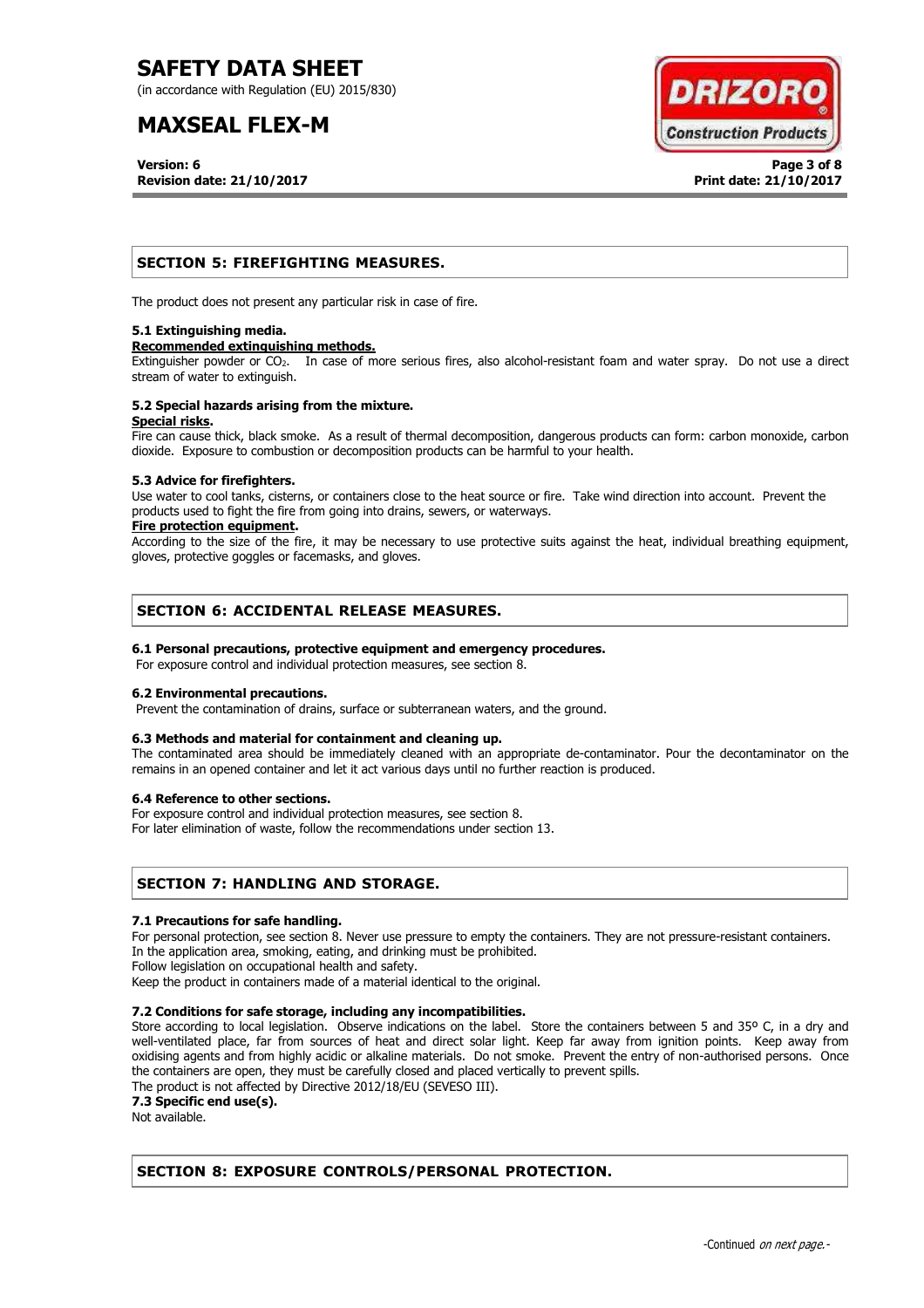(in accordance with Regulation (EU) 2015/830)

# **MAXSEAL FLEX-M**

**Version: 6 Page 4 of 8 Revision date: 21/10/2017 Print date: 21/10/2017**



### **8.1 Control parameters.**

The product does NOT contain substances with Professional Exposure Environmental Limit Values.The product does NOT contain substances with Biological Limit Values.

# **8.2 Exposure controls.**

### **Measures of a technical nature:**

Provide adequate ventilation, which can be achieved by using good local exhaust-ventilation and a good general exhaust system.

| Concentration:               | <b>100 %</b>                                                                                                                                                                                                                                                                                                    |  |  |  |  |
|------------------------------|-----------------------------------------------------------------------------------------------------------------------------------------------------------------------------------------------------------------------------------------------------------------------------------------------------------------|--|--|--|--|
| Uses:                        | <b>Mortar Cement</b>                                                                                                                                                                                                                                                                                            |  |  |  |  |
| <b>Breathing protection:</b> |                                                                                                                                                                                                                                                                                                                 |  |  |  |  |
| PPE:                         | Filter mask for protection against gases and particles.                                                                                                                                                                                                                                                         |  |  |  |  |
| Characteristics:             | «CE» marking, category III. The mask must have a wide field of vision and an<br>anatomically designed form in order to be sealed and watertight.                                                                                                                                                                |  |  |  |  |
| CEN standards:               | EN 136, EN 140, EN 405                                                                                                                                                                                                                                                                                          |  |  |  |  |
| Maintenance:                 | Should not be stored in places exposed to high temperatures and damp environments before use. Special<br>attention should be paid to the state of the inhalation and exhalation valves in the face adaptor.                                                                                                     |  |  |  |  |
| Observations:                | Read carefully the manufacturer's instructions regarding the equipment's use and maintenance. Attach<br>the necessary filters to the equipment according to the specific nature of the risk (Particles and aerosols:<br>P1-P2-P3, Gases and vapours: A-B-E-K-AX), changing them as advised by the manufacturer. |  |  |  |  |
| Filter Type needed:          | A2                                                                                                                                                                                                                                                                                                              |  |  |  |  |
| <b>Hand protection:</b>      |                                                                                                                                                                                                                                                                                                                 |  |  |  |  |
| PPE:<br>Characteristics:     | Protective gloves against chemicals.<br>«CE» marking, category III.                                                                                                                                                                                                                                             |  |  |  |  |
| CEN standards:               | EN 374-1, En 374-2, EN 374-3, EN 420                                                                                                                                                                                                                                                                            |  |  |  |  |
| Maintenance:                 | Keep in a dry place, away from any sources of heat, and avoid exposure to sunlight as much as possible.<br>Do not make any changes to the gloves that may alter their resistance, or apply paints, solvents or<br>adhesives.                                                                                    |  |  |  |  |
| Observations:                | Gloves should be of the appropriate size and fit the user's hand well, not being too loose or too tight.<br>Always use with clean, dry hands.                                                                                                                                                                   |  |  |  |  |
| Material:                    | Material thickness<br>Breakthrough time<br>PVC (polyvinyl chloride)<br>>480<br>0,35<br>(min.):<br>$(mm)$ :                                                                                                                                                                                                      |  |  |  |  |
| <b>Eye protection:</b>       |                                                                                                                                                                                                                                                                                                                 |  |  |  |  |
| PPE:<br>Characteristics:     | Face shield.<br>«CE» marking, category II. Face and eye protector against splashing liquid.                                                                                                                                                                                                                     |  |  |  |  |
| CEN standards:               | EN 165, EN 166, EN 167, EN 168                                                                                                                                                                                                                                                                                  |  |  |  |  |
| Maintenance:                 | Visibility through lenses should be ideal. Therefore, these parts should be cleaned daily. Protectors should<br>be disinfected periodically following the manufacturer's instructions. Make sure that mobile parts move<br>smoothly.                                                                            |  |  |  |  |
| Observations:                | Face shields should offer a field of vision with a dimension in the central line of, at least, 150 mm<br>vertically once attached to the frame.                                                                                                                                                                 |  |  |  |  |
| <b>Skin protection:</b>      |                                                                                                                                                                                                                                                                                                                 |  |  |  |  |
| PPE:                         | Anti-static protective clothing.                                                                                                                                                                                                                                                                                |  |  |  |  |
| Characteristics:             | «CE» marking, category II. Protective clothing should not be too tight or loose in<br>order not to obstruct the user's movements.                                                                                                                                                                               |  |  |  |  |
| CEN standards:               | EN 340, EN 1149-1, EN 1149-2, EN 1149-3, EN 1149-5                                                                                                                                                                                                                                                              |  |  |  |  |
| Maintenance:                 | In order to guarantee uniform protection, follow the washing and maintenance instructions provided by<br>the manufacturer.                                                                                                                                                                                      |  |  |  |  |
| Observations:                | The protective clothing should offer a level of comfort in line with the level of protection provided in<br>terms of the hazard against which it protects, bearing in mind environmental conditions, the user's level<br>of activity and the expected time of use.                                              |  |  |  |  |
| PPE:<br>Characteristics:     | Anti-static safety footwear.<br>«CE» marking, category II.                                                                                                                                                                                                                                                      |  |  |  |  |
| CEN standards:               | EN ISO 13287, EN ISO 20344, EN ISO 20346                                                                                                                                                                                                                                                                        |  |  |  |  |
| Maintenance:                 | The footwear should be checked regularly<br>The level of comfort during use and acceptability are factors that are assessed very differently depending                                                                                                                                                          |  |  |  |  |
| Observations:                | on the user. Therefore, it is advisable to try on different footwear models and, if possible, different<br>widths.                                                                                                                                                                                              |  |  |  |  |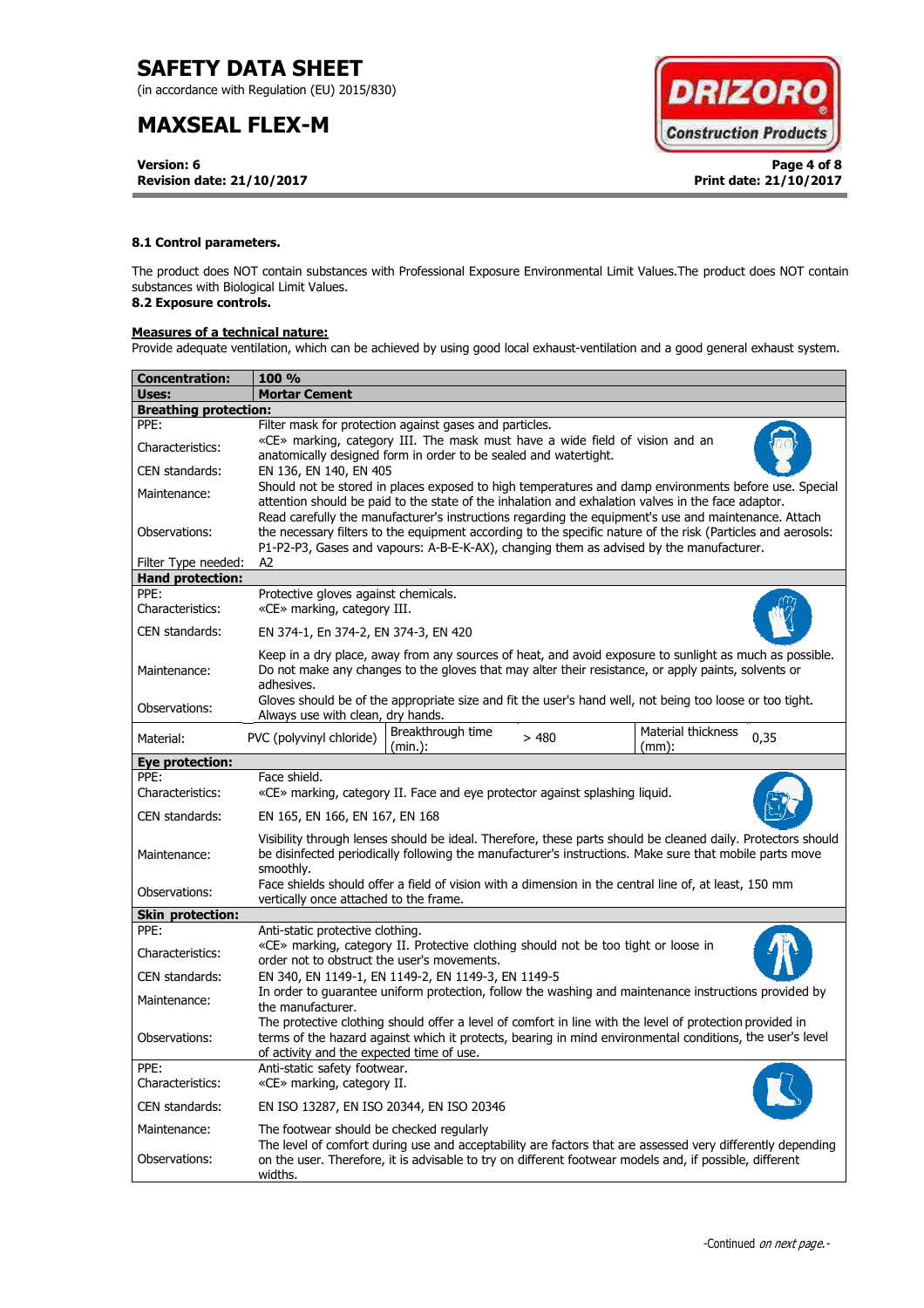(in accordance with Regulation (EU) 2015/830)

# **MAXSEAL FLEX-M**

**Version: 6 Page 5 of 8 Revision date: 21/10/2017 Print date: 21/10/2017**



# **SECTION 9: PHYSICAL AND CHEMICAL PROPERTIES.**

### **9.1 Information on basic physical and chemical properties.**

Appearance:Odourless powder with characteristic colour Colour: N.A./N.A. Odour:N.A./N.A. Odour threshold:N.A./N.A. pH:11 -13.5 Melting point: > 1000 °C °C Boiling Point: N.A./N.A. Flash point: N.A./N.A. Evaporation rate: N.A./N.A. Inflammability (solid, gas): N.A./N.A. Lower Explosive Limit: N.A./N.A. Upper Explosive Limit: N.A./N.A. Vapour pressure: N.A./N.A. Vapour density:N.A./N.A. Relative density:  $1.30$  g/cm<sup>3</sup> Solubility:N.A./N.A. Liposolubility: N.A./N.A. Hydrosolubility: En contacto con agua precipita Partition coefficient (n-octanol/water): N.A./N.A. Auto-ignition temperature: N.A./N.A. Decomposition temperature: N.A./N.A. Viscosity: N.A./N.A. Explosive properties: N.A./N.A. Oxidizing properties: N.A./N.A. N.A./N.A.= Not Available/Not Applicable due to the nature of the product

### **9.2 Other information.**

Pour point: N.A./N.A. Blink: N.A./N.A. Kinematic viscosity: N.A./N.A. N.A./N.A.= Not Available/Not Applicable due to the nature of the product

# **SECTION 10: STABILITY AND REACTIVITY.**

### **10.1 Reactivity.**

The product does not present hazards by their reactivity.

### **10.2 Chemical stability.**

Unstable in contact with: - Acids.

### **10.3 Possibility of hazardous reactions.**

Neutralization can occur on contact with acids.

#### **10.4 Conditions to avoid.**

- Avoid contact with acids.

### **10.5 Incompatible materials.**

Avoid the following materials: - Acids.

### **10.6 Hazardous decomposition products.**

Depending on conditions of use, can be generated the following products: - Corrosive vapors or gases.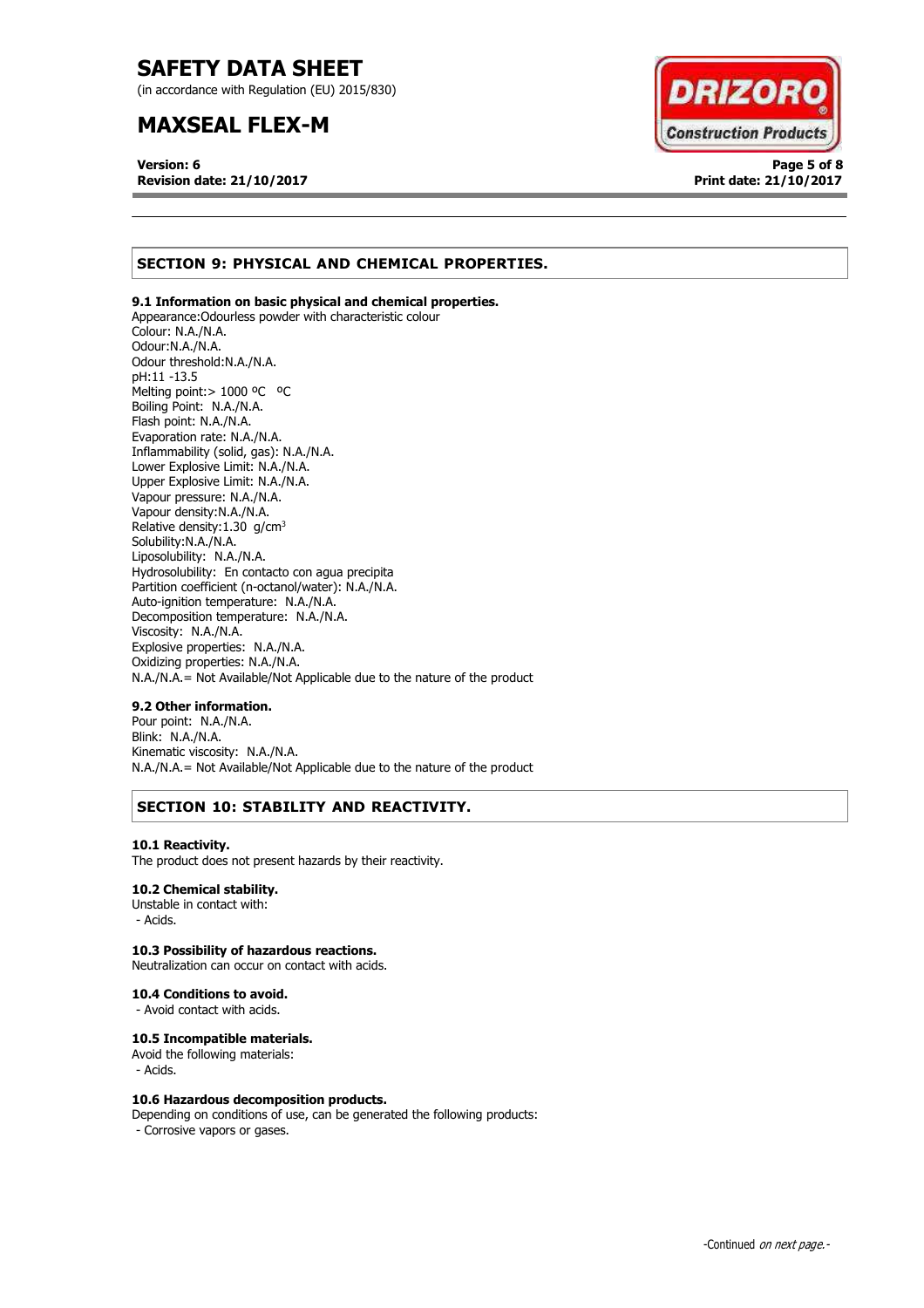(in accordance with Regulation (EU) 2015/830)

# **MAXSEAL FLEX-M**



**Version: 6 Page 6 of 8 Revision date: 21/10/2017 Print date: 21/10/2017**

## **SECTION 11: TOXICOLOGICAL INFORMATION.**

IRRITANT PREPARATION. Splatters in the eyes can cause irritation.

IRRITANT PREPARATION. The inhalation of spray mist or suspended particulates can irritate the respiratory tract. It can also cause serious respiratory difficulties, central nervous system disorders, and in extreme cases, unconsciousness.

IRRITANT PREPARATION. Its repeated or prolonged contact with the skin or mucous membranes can cause irritant symptoms such as reddening of the skin, blisters, or dermatitis. Some of the symptoms may not be immediate. They can cause allergic reactions on the skin.

# **11.1 Information on toxicological effects.**

There are no tested data available on the product. Repeated or prolonged contact with the product can cause the elimination of oil from the skin, giving rise to non-allergic contact dermatitis and absorption of the product through the skin.

Splatters in the eyes can cause irritation and reversible damage.

a) acute toxicity; Not conclusive data for classification.

b) skin corrosion/irritation; Product classified: Skin irritant, Category 2: Causes skin irritation.

c) serious eye damage/irritation; Product classified: Eye irritation, Category 2: Causes serious eye irritation.

d) respiratory or skin sensitisation; Product classified: Skin sensitiser, Category 1: May cause an allergic skin reaction.

e) germ cell mutagenicity; Not conclusive data for classification.

f) carcinogenicity; Not conclusive data for classification.

g) reproductive toxicity; Not conclusive data for classification.

h) STOT-single exposure; Product classified: Specific target organ toxicity following a single exposure, Category 3:

i) STOT-repeated exposure; Not conclusive data for classification.

j) aspiration hazard; Not conclusive data for classification.

# **SECTION 12: ECOLOGICAL INFORMATION.**

### **12.1 Toxicity.**

No information is available regarding the ecotoxicity of the substances present.

### **12.2 Persistence and degradability.**

No information is available about persistence and degradability of the product.

### **12.3 Bioaccumulative potencial.**

No information is available regarding the bioaccumulation of the substances present.

### **12.4 Mobility in soil.**

No information is available about the mobility in soil. The product must not be allowed to go into sewers or waterways. Prevent penetration into the ground.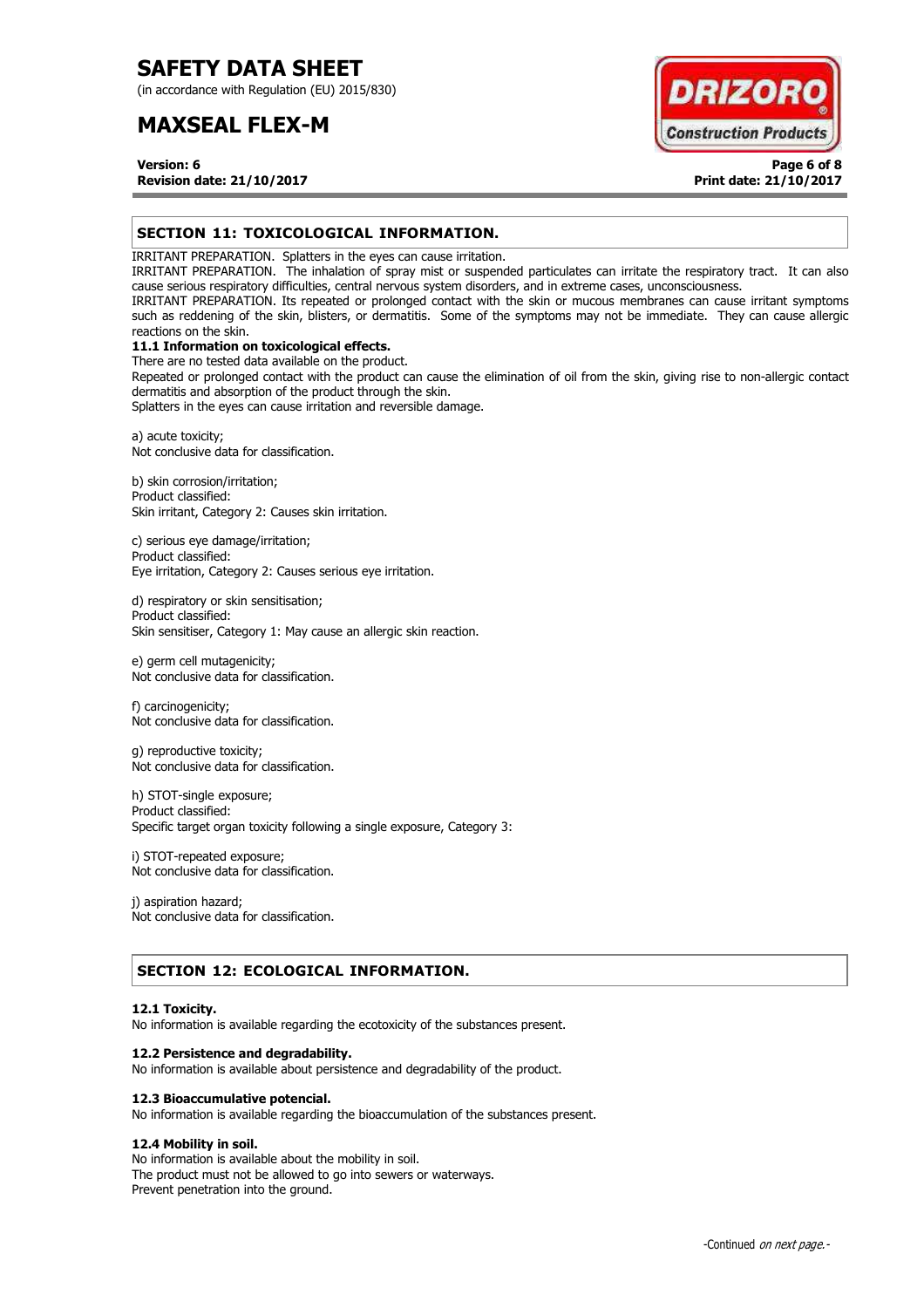(in accordance with Regulation (EU) 2015/830)

# **MAXSEAL FLEX-M**

**DRIZORC Construction Products** 

**Version: 6 Page 7 of 8 Revision date: 21/10/2017 Print date: 21/10/2017**

### **12.5 Results of PBT and vPvB assessment.**

No information is available about the results of PBT and vPvB assessment of the product.

### **12.6 Other adverse effects.**

No information is available about other adverse effects for the environment.

# **SECTION 13 DISPOSAL CONSIDERATIONS.**

#### **13.1 Waste treatment methods.**

Do not dump into sewers or waterways. Waste and empty containers must be handled and eliminated according to current, local/national legislation.

Follow the provisions of Directive 2008/98/EC regarding waste management.

### **SECTION 14: TRANSPORT INFORMATION.**

Transportation is not dangerous. In case of road accident causing the product's spillage, proceed in accordance with point 6. **14.1 UN number.**

Transportation is not dangerous.

### **14.2 UN proper shipping name.**

Description: ADR: Transportation is not dangerous.<br>IMDG: Transportation is not dangerous. Transportation is not dangerous. ICAO: Transportation is not dangerous.

### **14.3 Transport hazard class(es).**

Transportation is not dangerous.

#### **14.4 Packing group.**

Transportation is not dangerous.

### **14.5 Environmental hazards.**

Transportation is not dangerous.

# **14.6 Special precautions for user.**

Transportation is not dangerous.

#### **14.7 Transport in bulk according to Annex II of MARPOL and the IBC Code.**

Transportation is not dangerous.

### **SECTION 15: REGULATORY INFORMATION.**

### **15.1 Safety, health and environmental regulations/legislation specific for the mixture.**

The product is not affected by the Regulation (EC) No 1005/2009 of the European Parliament and of the Council of 16 September 2009 on substances that deplete the ozone layer.

Volatile organic compound (VOC) VOC content (p/p): 0 % VOC content: 0 g/l

The product is not affected by Directive 2012/18/EU (SEVESO III).

The product is not affected by Regulation (EU) No 528/2012 concerning the making available on the market and use of biocidal products.

The product is not affected by the procedure established Regulation (EU) No 649/2012, concerning the export and import of dangerous chemicals.